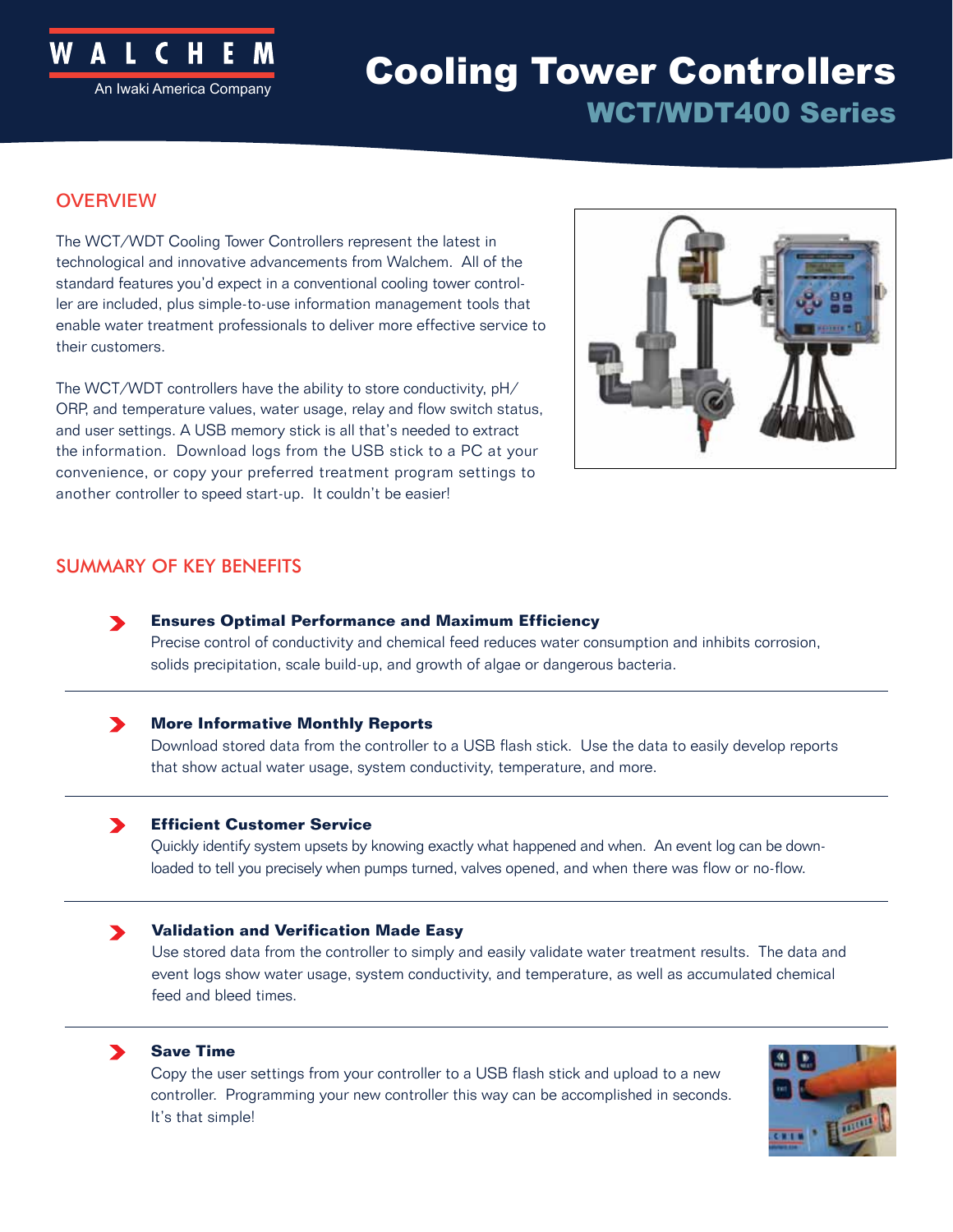# WCT/WDT400 Series | Feed and Bleed Cooling Tower Controller

### **Solution** Four chemical feed options

- Feed & bleed, with or without feed lockout timer
- Feed after bleed has finished, as a percentage of time
- Feed as a percentage of time elapsed
- Feed as a percentage of make-up water

#### $\sum$ Self-Diagnostics

• Software, electronics, and sensor are constantly monitored without having to take controller offline.

#### Conductivity Electrodes  $\sum$

- Graphite or stainless steel
- Low pressure or high pressure
- In-line or submersion

### **X** 4-20mA Output

• Optional isolated 4-20mA output proportional to the conductivity reading.

#### $\sum$ Flow Switch Manifolds

 • Optional integrated flow switch manifold may be panel mounted for quick, professional installation with only two process connections.

#### $\sum$ Flow Meter Input

 • Accommodates a wide range of contacting and Hall Effect water meters

#### $\sum$ USB Flashstick Support

• Standard for data logs, event/relay and reset logs, and user configuration file import/export

# WCT/WDT410 Series | Feed and Bleed Cooling Tower Controller with Dual Biocide Timers

The 410 Series offers all of the 400 features as well as:

#### $\sum$ Programmable Dual Biocide Timers

- Choice of 1, 7, 14, or 28-day cycles
- Able to: add a single biocide at any time or dual alternating biocides, or dual independent biocides

#### Alarm Output Relay  $\sum$

• Triggered by low conductivity, high conductivity, or no-flow conditions

#### pH or ORP Control (WDT410 only)  $\sum$

• Choice of pH or ORP sensor for control of acid or chlorine/ bromine addition.

#### Ability to Bleed on Volumetric Cycles  $\sum$

Ideal for systems with low conductivity makeup water





### USB Features

Integrated datalogging collects analytical measurements at 10 minute intervals and captures all relay activations.





Easily create charts and graphs that demonstrate system performance



Programming a new controller is complete in seconds!





faster by knowing exactly what happened and when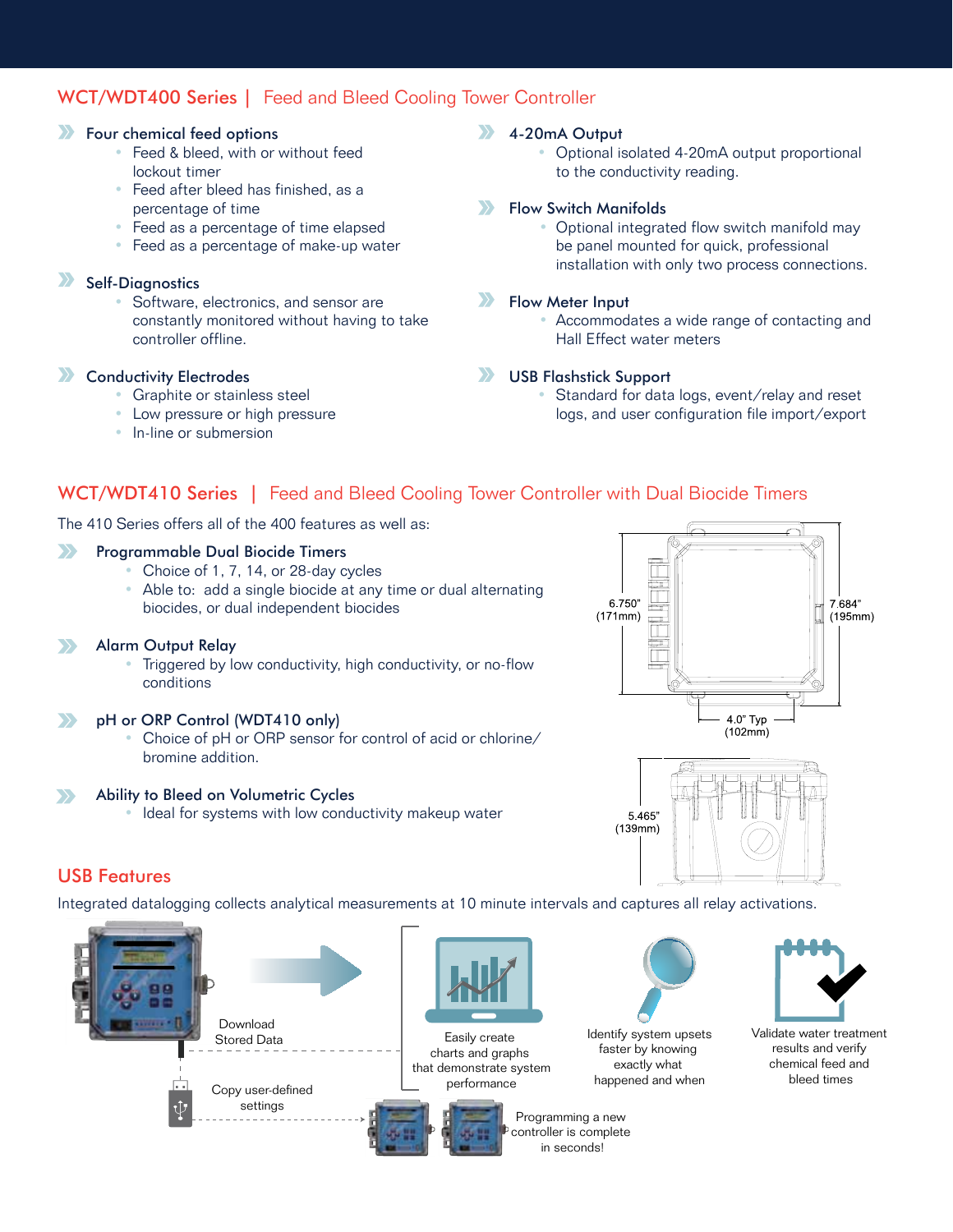# SPECIFICATIONS



### **Inputs**

Power 100-240 VAC, 50/60 Hz, 8A Fuse: 1.0 ampere, 5 x 20 mm

### Signals

| Cond Electrode:         |  | 1.0 cell factor, 10K thermistor                    |  |  |
|-------------------------|--|----------------------------------------------------|--|--|
| pH/ORP:                 |  | Requires a preamplified signal.                    |  |  |
| (WDT410 only)           |  | Walchem WEL series recommended.                    |  |  |
|                         |  | $\pm$ 5V power available for external preamp       |  |  |
|                         |  | Note: Temperature compensation for pH input is     |  |  |
|                         |  | accomplished using the conductivity electrode temp |  |  |
|                         |  | element. ORP measurement does not use temp comp.   |  |  |
| Flow Meter (optional):  |  | Isolated, dry contact closure required             |  |  |
|                         |  | (i.e. relay, reed switch)                          |  |  |
| Flow Switch (optional): |  | Isolated, dry contact closure required             |  |  |
|                         |  | (i.e. reed switch)                                 |  |  |

|  | i.e. reed switch) |  |
|--|-------------------|--|
|  |                   |  |

|               | Cond<br><b>Electrodes</b> | Flow switch   Flow meter<br>inputs | inputs | pH/ORP<br>inputs |
|---------------|---------------------------|------------------------------------|--------|------------------|
| <b>WCT</b>    |                           |                                    |        |                  |
| <b>WDT400</b> |                           |                                    |        |                  |
| <b>WDT410</b> |                           |                                    |        |                  |

### **Mechanical**

| Enclosure          | Polycarbonate                           |
|--------------------|-----------------------------------------|
| <b>NEMA Rating</b> | NEMA 4X (IP65)                          |
| Display            | 2 x 16 character backlit liquid crystal |
| Ambient            |                                         |
| Temperature        | 32 to 122°F (0 to 50°C)                 |
| Shipping weight    | 7 lbs (3 kg) (approximately)            |

# Flow switch manifold & sensor

| 150 psi up to 100°F (38°C), 50 psi at 140°F (60°C) |
|----------------------------------------------------|
|                                                    |

### Materials of Construction & Pressure Ratings

| Standard electrode             | 150 psi (1 |
|--------------------------------|------------|
| pH/ORP electrode (WDT410 only) | 100 psi (6 |
| High pressure electrode        | 300 psi (2 |
| Flow switch manifold           | 300 psi (2 |
| PP/Stainless steel electrode   | 150 psi (1 |
| High pressure manifold         | 300 psi (2 |

0 bars) GFRPP, Graphite, FKM 0.9 bars) GFRPP, CPVC, HDPE, FKM, Glass, Platinum (ORP only), Titanium 0 bars) 316SS, PVDF 0 bars) GFRPP, PVC, Isoplast, FKM 0 bars) GFRPP, 316SS, FKM 0 bars) Carbon steel, Steel



### **Outputs**

Mechanical Relays WCT400: Two powered relays (Bleed, Feed) WCT410: Five powered relays (Bleed, Feed, Bio1, Bio2, Alarm) WDT400: Five powered relays (Bleed & Feed for each tower, Diagnostic Alarm) WDT410: Six powered relays (Bleed, Feed, Bio 1, Bio 2, pH/ORP, Alarm) 6 A (resistive), 1/8 HP All relays are fused together as one group, total current for this group must not exceed 6A

#### 4 - 20 mA (0, 1 or 2 optional)

Internally powered Fully isolated 600 Ohm max resistive load Resolution .001% of span Accuracy  $\pm$  1% of reading

### Measurement Performance

| <b>Conductivity Range</b>         | 0-10,000 $\mu$ S/cm                      |
|-----------------------------------|------------------------------------------|
| <b>Resolution</b>                 | 1 µS                                     |
| Accuracy                          | 10-10,000 $\mu$ S/cm $\pm$ 1% of reading |
|                                   | 0-10 $\mu$ S/cm $\pm$ 20% of reading     |
| Temperature Range                 | 32 to 158°F (0 to 70°C)                  |
| <b>Resolution</b>                 | 0.1 degree                               |
| Accuracy                          | $\pm$ 1% of reading                      |
| WDT410 only:                      |                                          |
| pH Range                          | $-2$ to $+16$ pH units                   |
| <b>Resolution</b>                 | 0.01 pH units                            |
| Accuracy (calibrated)             | $\pm 0.01$ pH units                      |
| <b>ORP Range</b>                  | $±1500$ mV                               |
| <b>Resolution</b>                 | 1 m $V$                                  |
| Accurancy (calibrated) $\pm 1$ mV |                                          |